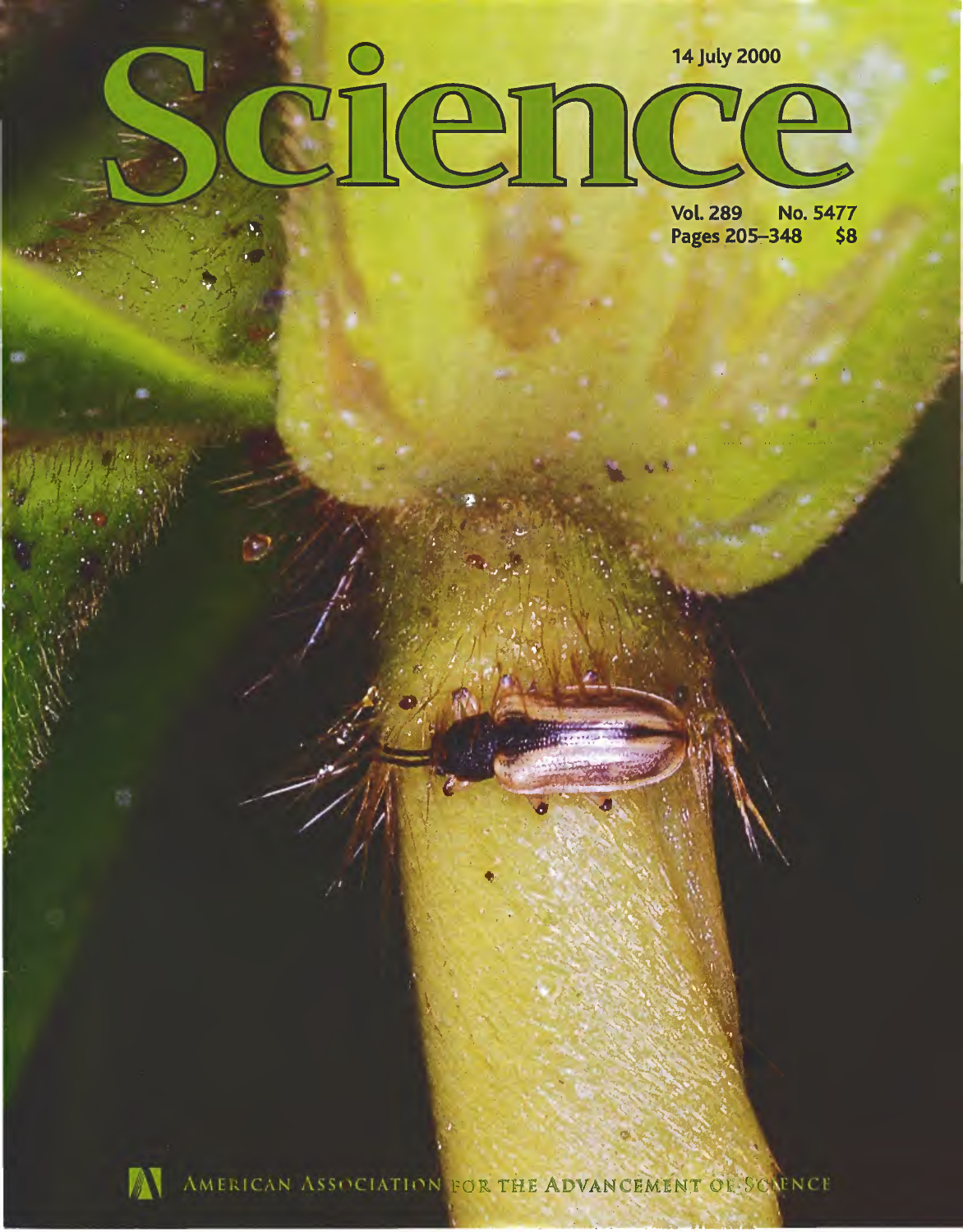#### **NEWS OF THE WEEK**

### **EVOLUTIONARY BIOLOGY Chewed Leaves Reveal Ancient Relationship**

God, the great British geneticist J. B. S. Haldane once remarked, must have "an inordinate fondness for beetles." And certain beetles have an inordinate and, it turns out, historic fondness for ginger plants. Paleontologists have discovered how ancient this culinary preference really is by studying fossils of damaged leaves. The data help push back the time when a group of beetles called leaf beetles evolved their great diversity and demonstrate just how faithful some species can be to their favorite foods. The results are also convincing paleobotanists that they can sometimes glean more about their plant's ancient past from a chewed-up leaf fossil than from a pristine one.

On page 291, paleobotanist Peter Wilf of the University of Michigan, Ann Arbor, Conrad Labandeira, a paleobiologist at the Smithsonian Institution's National Museum of Natural History in Washington, D.C., and their colleagues describe a new beetle fossil based not on traces of the insect skeletonin fact, the insect itself never even shows up in the fossil record—but on the distinctive gouges the beetles left when they munched on <sup>11</sup> ginger leaves many millions of years ago. The chew marks of the newly described *Cephaloleichnites strongi* prove that leaf beetles underwent rapid evolution and diversification more than  $65$  million years ago $$ far earlier than the oldest fossils of insect bodies suggest-possibly taking advantage of (and perhaps influencing) the rapid diversification among flowering plants occurring at the same time.

What's more, *C. strongi* represents the earliest known rolled-leaf beetle species, hundreds of which today still are picky eaters, preferring just one of the ginger- and heliconia-like plants in the Zingiberales order. For decades, ecology students have learned about this impressive array of beetle-plant pairings, in which different rolled-leaf species adopt the same lifestyle but on their own distinct host plant. This new work adds "a historical dimension to this emblem of tropical biology," says Brian D. Farrell, an insect evolutionist at Harvard University. Adds Phyllis Coley, a tropical ecologist at the University of Utah, Salt Lake City: "The beetles and the gingers are an extremely old and conservative pairing, which in turn suggests that each could have had profound selective effects on the other."

As a young ecologist in the 1970s, Donald Strong-the fossil's namesake-could not help but notice the vast variety of rolledleaf beetles, whose larvae take up residence inside the young, curled leaves of gingers. heliconias, and their relatives, plants that thrive in the understories of tropical forests of the Western Hemisphere. In particular, he was enchanted by what the beetles did to the leaf itself. Their damage becomes quite apparent as the leaf unfurls and serves as a lasting reminder of a beetle long gone. "It was an issue of artistry, how beautiful the damage was," recalls Strong, now at the



**Telltale jaws.** From the characteristic chew marks left on fossilized (eaves, researchers have identified an ancient beetle and its favorite food. Rolled-leaf beetles today still munch on ginger plants, as shown by the characteristic damage on this leaf from Panama.

University of California, Davis.

Over the next few decades. Strong documented the specialized associations among different beetles and particular plant species. Eventually, he learned to identify a beetle species from the leaf's chew marks, which varied according to the size and shape of the particular beetle's jaws.

Wilf came across Strong's research in 1998, when he and Labandeira were studying a different sort of insect damage—tiny fossil pellets, mysterious specks of fossilized material found on 53-million-year-old fossil leaves he had collected from Wyoming. Until that time, Wilf hadn't really noticed the chew marks. But when he and Labandeira took a second look at the leaves, "we realized the damage [seen by Strong in the modern leaves] matched beautifully with what we had." Labandeira recalls. Moreover, the fossil leaves looked very much like some modem gingers. Even after millions of years, says Wilf, "[the beetles] are eating the same thing, and they are doing it the same way."

Soon Labandeira found even older leaves bearing the telltale signs of the rolled-leaf beetle. While working with Kirk Johnson at the Denver Museum of Natural History, Labandeira noticed that some of Johnson's fossils, whose identity he didn't yet know, also had chew marks resembling *C. strongi's.* And they, too, turned out to be fossil gingers. Because these fossils came from a North Dakota deposit dating back to the Late Cretaceous, "we now know this insect is 20 million years older than if we just looked at body fossils," Wilf points out.

These findings lend support to a theory proposed by Farrell in 1998. Farrell suggested that most plant-eating beetles likely evolved in parallel to flowering plants and therefore were quite diverse during the dinosaur's heyday *(Science,* 24 July 1998, p. 555). But until now, there has been little supporting fossil evidence, as only one relevant beetle fossil exists from that time. Now researchers may be able to get around this lack of fossils by looking at insect damage instead, says Leo Hickey, a paleobotanist at Yale University; "The work shows the potential of an overlooked resource in [studying] the evolution of insects." Inspired by this new work, Hickey expects that he and his botanical colleagues will be giving their plant fossils a second look for signs of insect activity. Coley agrees, noting that "it seems that the use of fossil damage patterns to infer ecological and evolutionary relationships is quite powerful." -ELIZABETH PENNISI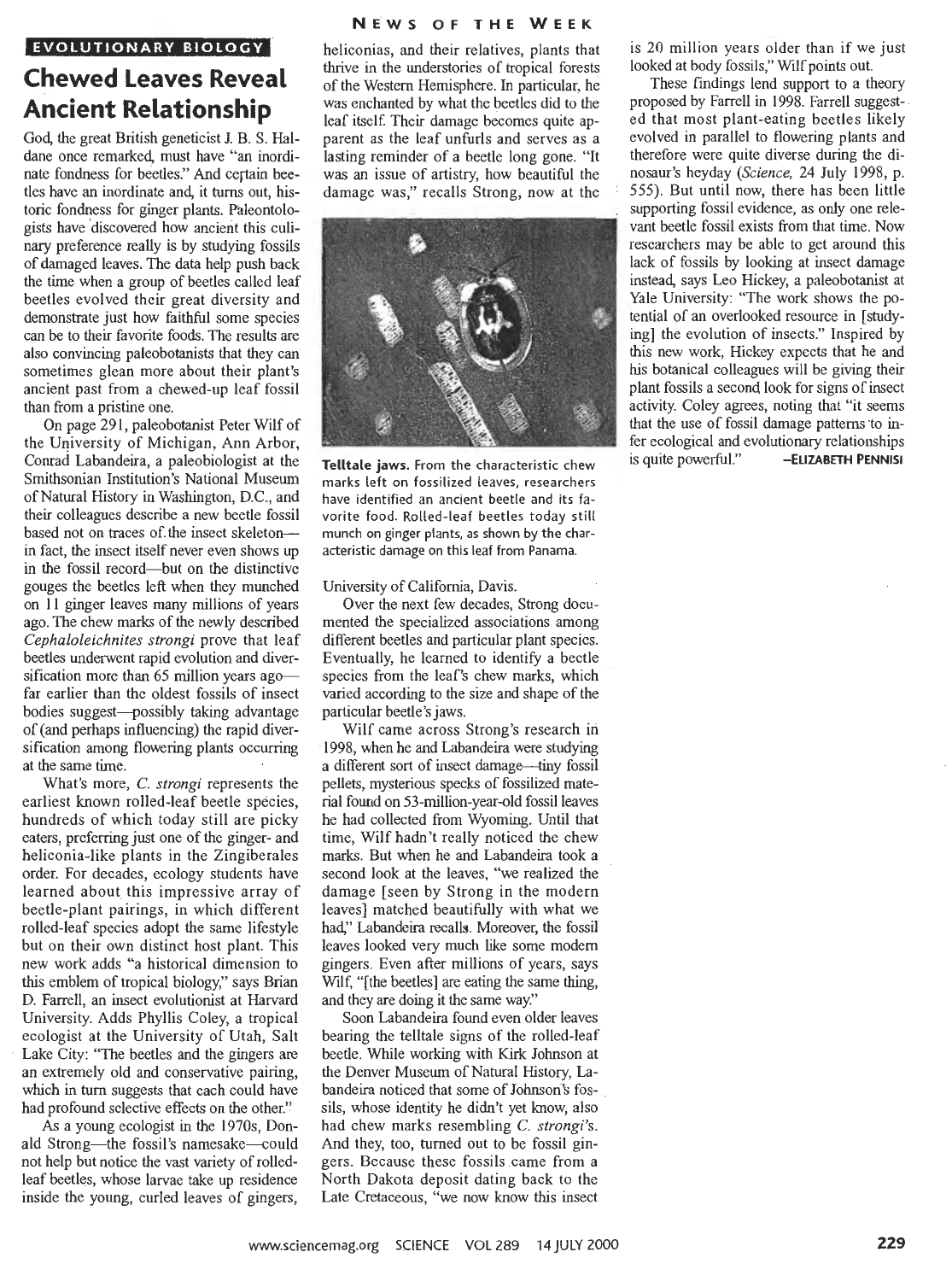where overburden is thick and decreases vertical effective stress where overburden is thin. These pressure and stress profiles are created solely by differential loading and variations in rock properties (such as permeability and bulk compressibility) and do not require any other mechanism to lower the permeability and increase overpressure (*39*, *40*). The model provides a simple mechanism for overpressure generation and slope failure in basins around the world by providing an explanation for high overpressures that begin at shallow depth on the middle and lower slope. These results revitalize the hypothesis that overpressure contributes to slope geomorphology (*30*–*32*). The lateral flow predicted describes how compaction-driven flow can contribute to the distribution, diversity, and size of cold seeps and the communities that thrive on the solutes in the seep fluids.

#### **References and Notes**

- 1. W. H. Fertl, *Abnormal Formation Pressures* (Elsevier, Amsterdam, 1976), chap. 9.
- 2. W. W. Rubey and M. K. Hubbert, *Geol. Soc. Am. Bull.* **70**, 167 (1959).
- 3. R. E. Gibson, *Geotechnique* **8**, 171 (1958).
- 4. J. D. Bredehoeft and B. B. Hanshaw, *Geol. Soc. Am.*
- *Bull.* **79**, 1097 (1968). 5. S. D. Koppula and N. R. Morgenstern, *Can. Geotech. J.* **19**, 260 (1982).
- 6. C. M. Bethke, *J. Geophys. Res.* **91**, 6535 (1986).
- 7. J. A. Austin Jr. *et al.*, *Proc. Ocean Drill. Prog. Init. Rep. 174A* (Ocean Drilling Program, College Station, TX, 1998).
- 8. B. S. Hart, P. B. Flemings, A. Deshpande, *Geology* **23**, 45 (1995).
- 9. L. F. Athy, *Am. Assoc. Pet. Geol. Bull.* **14**, 1 (1930).
- 10. A regression of Eq. 1 is performed in zone 1, where *P\** is assumed to be zero. Hydrostatic pressures are assumed because the porosity decreases steadily through zone 1 (8, 9).  $S_v$  is calculated by integrating the core density.  $\beta$  was also estimated for the Miocene sediments by assuming that they were deposited at hydrostatic conditions. The results provide a  $\beta$  for deep sediments that is similar to that inferred in zone 1. An alternative explanation of the observed porosity-depth signature is that the deeper section is hydrostatically pressured; but the compressibility  $(\beta)$  of the deeper sediments for hydrostatic pressures is only 10% of that of the shallower sediments. We do not believe that rock properties could have changed this significantly within the same effective stress regime and therefore interpret the sediments to be overpressured.
- 11. D. S. Gordon and P. B. Flemings, *Basin Res.* **10**, 177 (1998).
- 12. The storage coefficient is defined by  $S_t = (\phi \beta)/(1 \beta)$  $f(\phi)$  +  $\phi\beta_{f}$ , and assumes the solid grains are incompressible (11).  $\beta_f$  is the fluid compressibility.
- 13. Eq. 3 is derived in material coordinates and tracks the solid grains during burial.
- 14. For sediments that are unloading or reloading, the bulk compressibility is assumed to be 0.44  $\times$  10<sup>-3</sup>  $MPa^{-1}$ .
- 15. T. W. Lambe and R. V. Whitman, *Soil Mechanics*, *SI Version* (Wiley, New York, 1979), p. 321.
- 16. R. F. Craig, *Soil Mechanics* (Chapman & Hall, London, ed. 5, 1992), pp. 83–85.
- 17. P. Blum, J. Xu, S. Donthireddy, in *Proc. Ocean Drill. Prog. Sci. Results 150*, G. S. Mountain *et al.*, Eds. (Ocean Drilling Program, College Station, TX, 1996), pp. 377–384.
- 18. O. D. L. Strack, *Groundwater Mechanics* (Prentice Hall, Englewood Cliffs, NJ, 1989), p. 10.
- 19. C. E. Neuzil, *Water Resources Res.* **30**, 145 (1994). 20. G. S. Mountain *et al.*, *Proc.Ocean Drill. Prog. Init. Rep. 150* (Ocean Drilling Program, College Station, TX,

1994).

- 21. Y. H. Li and S. Gregory, *Geochim. Cosmochim. Acta* **38**, 703 (1974).
- 22. P. A. Domenico and F. W. Schwartz, *Physical and Chemical Hydrogeology* (Wiley, New York, 1990), pp. 362–370.
- 23. K. Terzaghi, *Theoretical Soil Mechanics* (Wiley, New York, 1943), chap. 9.
- 24. M. K. Hubbert and W. W. Rubey, *Geol. Soc. Am. Bull.* **70**, 115 (1959).
- 25. P. A. Rona and C. S. Clay, *J. Geophys. Res.* **72**, 2107 (1967).
- 26. J. M. Robb, J. C. Hampson Jr., D. C. Twichell, *Science* **211**, 935 (1981).
- 27. B. A. McGregor, W. L. Stubblefield, W. B. F. Ryan, D. C. Twichell, *Geology* **10**, 27 (1982).
- 28. L. F. Pratson and B. J. Coakley, *Geol. Soc. Am. Bull.* **108**, 225 (1996).
- 29. D. Johnson, *The Origin of Submarine Canyons* (Hafner, New York, 1967), chap. 4.
- 30. P. A. Rona, *Am. Assoc. Pet. Geol. Bull.* **53**, 1453 (1969).
- 31. J. M. Robb, in *Groundwater Geomorphology; The Role of Subsurface Water in Earth-Surface Processes and Landforms*, C. G. Higgins and D. R. Coates, Eds. (Geological Society of America, Boulder, CO, 1990), chap. 12.
- 32. F. P. Shepard, *Am. Assoc. Pet. Geol. Bull.* **65**, 1062 (1981).
- 33. P. Rona, R. Sheridan, J. Robb, J. Trotta, F. Grassle, paper presented at the 35th Annual Meeting of the Northeastern Section of the Geological Society of America, New Brunswick, NJ, 13 March 2000.
- 34. I. R. MacDonald *et al.*, *Geo-Mar. Lett.* **10**, 244 (1990). 35. I. R. MacDonald *et al.*, *Am. Assoc. Pet. Geol. Mem.* **66**, 27 (1996).
- 36. C. K. Paull *et al.*, *Science* **226**, 965 (1984).
- 
- 37. K. Olu *et al.*, *Deep-Sea Res. I* **44**, 811 (1997). 38. N. W. Driscoll, J. K. Weissel, J. A. Goff, *Geology* **28**, 407 (2000).
- 39. H. Kooi, *Basin Res.* **9**, 227 (1997). 40. A. Revil, L. M. Cathles III, J. D. Shosa, *Geophys. Res.*
- *Lett.* **25**, 389 (1998). 41. National Geophysical Data Center, www.ngdc.
- noaa.gov/mgg/bathymetry/hydro.html (1998). 42. J. C. Hampson Jr. and J. M. Robb, *U. S. Geol. Surv. MIS I-1608* (1984).
- 43. This research would not have been possible without the efforts of M. Malone and the shipboard scientists and staff aboard Leg 174A of the drilling vessel JOIDES *Resolution*. The project was supported by Ocean Drilling Program grant 418925-BA206, NSF grant EAR-9614689, and the Penn State GeoFluids Consortium. B.D. is supported by a Joint Oceanographic Institutions/U.S. Science Advisory Committee Ocean Drilling Fellowship. Geolog (Paradigm) software was used to interpret well data.

23 March 2000; accepted 30 May 2000

## Timing the Radiations of Leaf Beetles: Hispines on Gingers from Latest Cretaceous to Recent

Peter Wilf, <sup>1,2\*</sup> Conrad C. Labandeira, <sup>2,5</sup> W. John Kress, <sup>3</sup> Charles L. Staines,<sup>4</sup> Donald M. Windsor,<sup>6</sup> Ashley L. Allen,<sup>2</sup> Kirk R. Johnson<sup>7</sup>

Stereotyped feeding damage attributable solely to rolled-leaf hispine beetles is documented on latest Cretaceous and early Eocene ginger leaves from North Dakota and Wyoming. Hispine beetles (6000 extant species) therefore evolved at least 20 million years earlier than suggested by insect body fossils, and their specialized associations with gingers and ginger relatives are ancient and phylogenetically conservative. The latest Cretaceous presence of these relatively derived members of the hyperdiverse leaf-beetle clade (Chrysomelidae, more than 38,000 species) implies that many of the adaptive radiations that account for the present diversity of leaf beetles occurred during the Late Cretaceous, contemporaneously with the ongoing rapid evolution of their angiosperm hosts.

Insects and flowering plants (angiosperms) comprise most terrestrial biodiversity, and their trophic associations are dominant fea-

1 Museum of Paleontology and Department of Geological Sciences, University of Michigan, Ann Arbor, MI 48109–1079, USA. <sup>2</sup> Department of Paleobiology,<br><sup>3</sup> Department of Botany <sup>4</sup> Department of Entomology Department of Botany, <sup>4</sup> Department of Entomology, National Museum of Natural History, Smithsonian Institution, Washington, DC 20560, USA. <sup>5</sup> Department of Entomology, University of Maryland, College Park, MD 20742-4454, USA. <sup>6</sup>Smithsonian Tropical Research Institute, Apartado 2072, Balboa-Ancon, Republic of Panama. <sup>7</sup>Department of Earth and Space Sciences, Denver Museum of Natural History, Denver, CO 80205, USA.

\*To whom correspondence should be addressed. Email: pwilf@umich.edu

tures of terrestrial ecosystems (*1*). Diagnostic insect damage on fossil angiosperms is a primary source of data for understanding the evolution of these associations and can also provide information complementary to insect body fossils on the times of appearance of insect lineages (*2*). Such insect damage is known almost exclusively from dicots (*3*, *4*), although monocots comprise  $\sim$ 22% of living angiosperm species (*5*) and are hosts to diverse groups of herbivorous insects (*6*, *7*). Among the best studied associations between insects and monocots is the specialized feeding of rolled-leaf hispine beetles (family Chrysomelidae, subfamily Hispinae, tribes Cephaloleiini and Arescini) in the semi-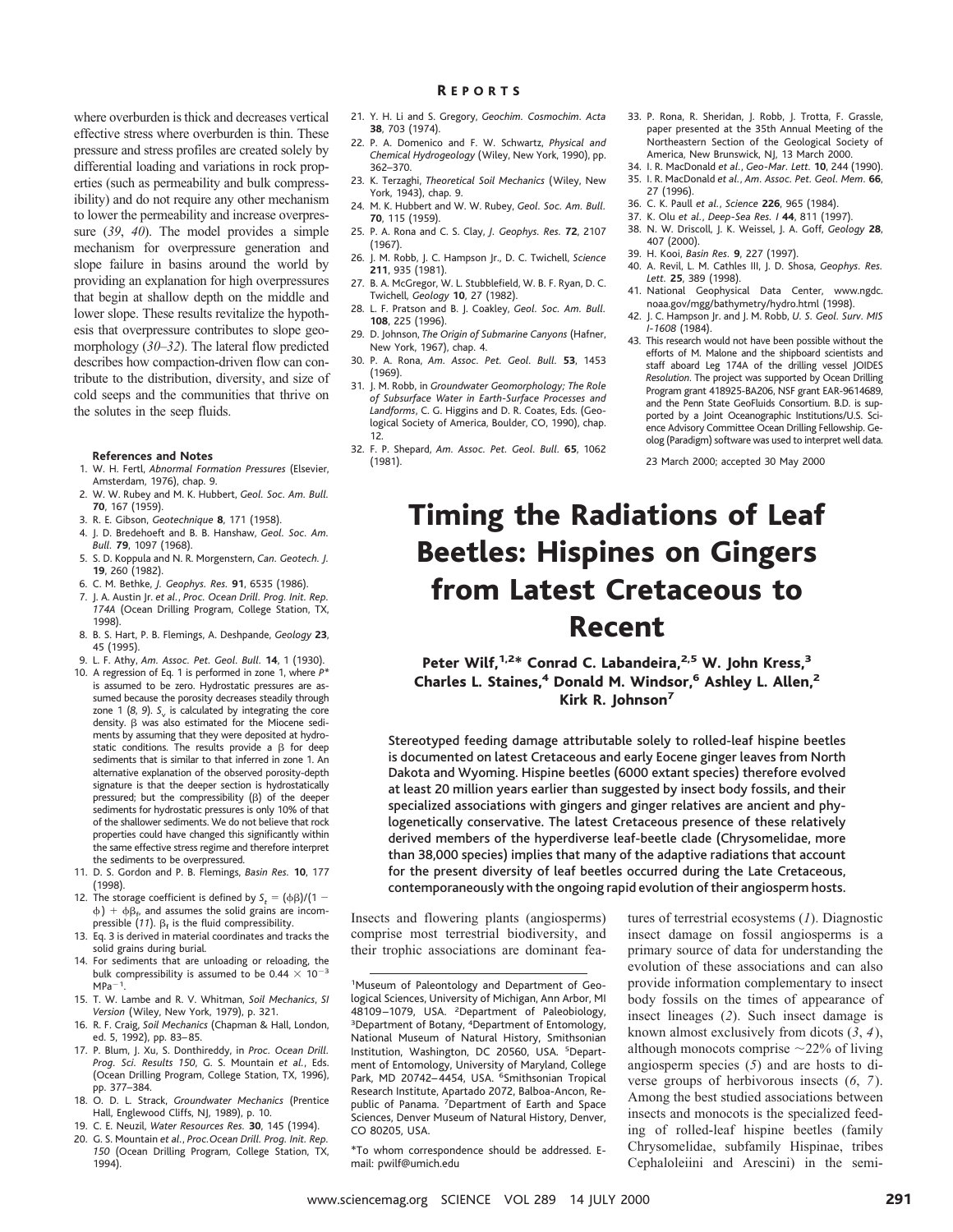aquatic shaded habitat provided by the rolled juvenile leaves of gingers, heliconias, and their relatives (order Zingiberales) in understories of Neotropical forests (Fig. 1) (*8–13*). The feeding marks of larval rolled-leaf hispines are stereotyped (*9*) (Fig. 1) and remain intact on the mature unrolled leaves, increasing their potential for fossilization.

The family Chrysomelidae, or "leaf beetles," has  $\sim$ 38,000 described species (*14*) and a possible total diversity of  $>60,000$ species (*15*). Most extant leaf beetles consume angiosperms, indicating a series of adaptive beetle radiations (*7*). The subfamily Hispinae ( $\sim$ 6000 species) (7, 13, 15–17) is considered to be among the more derived and specialized groups within the Chrysomelidae (*6*, *7*). The Hispinae and its putative sister group ( $\sim$ 5000 species) (Fig. 2) comprise a clade that includes most extant species of monocot-feeding beetles (*18*).

The body-fossil record of leaf beetles is virtually nonexistent during the Late Cretaceous (*7*, *19*), the time interval known for rapid evolution and diversification of angiosperms (*20*), and the record of most angiosperm-feeding Chrysomelidae is confined to the Cenozoic (*7*). The first appearance of Hispinae, in particular, is in the middle Eocene, and the rolled-leaf hispines have no fossil record (Fig. 2). This lack of temporal resolution limits understanding of the timing of chrysomelid radiations in relation to the evolution of angiosperm host plants, whose Cretaceous fossil records are far more complete than those of leaf beetles (*5*, *21*, *22*).

Here, we report diagnostic feeding patterns, of the type documented for larvae of living rolled-leaf hispines in Central America (*9*), on 11 specimens of latest Cretaceous and early Eocene *Zingiberopsis* (Fig. 1). This well-described leaf genus, a fossil member of the ginger family (Zingiberaceae), is known from Late Cretaceous through earliest Oligocene strata of North America and from the early Late Cretaceous of Germany (*23–26*). The nearest living relative of *Zingiberopsis* is considered to be the Asian genus *Alpinia* (*24*) (Fig. 3). Of the 11 insect-damaged specimens studied, 7 were *Z. isonervosa* from the early Eocene Wasatch Formation, Great Divide Basin, southwestern Wyoming (*26–28*). The remainder were three specimens of *Z. attenuata*, from the latest Cretaceous Hell Creek Formation, and a single specimen of *Z. isonervosa* from the early Eocene Camels Butte Member of the Golden Valley Formation; all four specimens are from the Williston Basin, southwestern North Dakota (*28*). The damage consists of individual (Fig. 1E) or sequential (Fig. 1, C and F through I) linear feeding strips that are bounded by reaction tissue and have asymmetrically rounded termini, as described in detail below (*29*). We propose the ichnotaxon *Cephaloleichnites strongi*, gen. et



**Fig. 1.** Recent and fossil (*Cephaloleichnites strongi*) hispine damage on Zingiberales (*29*). (A) is live; (B) and (D) are pressed specimens from the U.S. National Herbarium; (C), (E), (H), and (I) are from the early Eocene; and (F) and (G) are from the latest Cretaceous (*28*, *29*). (**A**) *Chelobasis perplexa* Baly larva feeding on a leaf of *Heliconia curtispatha* Petersen (collected in Chiriquı´ Province, Panama). The arrows indicate damage trails with irregular margins that are deployed perpendicular to leaf venation. (**B**) Hispine damage of the type noted by the arrows in (A) on *Heliconia vaginalis* Bentham [U.S. National Herbarium (US) 3134380, collected in Costa Rica]. (**C**) *C. strongi* (holotype) on *Zingiberopsis isonervosa* Hickey (USNM 498174). (**D**) Hispine damage on *Renealmia cernua* (Swartz) Macbride (Zingiberaceae), a close relative of *Zingiberopsis* (Fig. 3) (US 1153643, collected in Panama). Extended linear slot feeding is visible. (**E**) *C. strongi*, single slot of the type shown in (D) (USNM 498168). (**F** and **G**) *C. strongi* on *Z. attenuata* Hickey and Peterson [DMNH 19957, (F); DMNH 19959, (G)]. (**H** and **I**) *C. strongi* on *Z. isonervosa* [USNM 509718, (H); USNM 498169, (I)]. Scale bars in all panels equal 5 mm, except in (G), where the scale bar is 1 mm.

sp. nov., for the fossil insect damage (*29*).

The best fit of current phylogenetic data to the fossils suggests a basal member of a derived group, the Hispinae, feeding on a derived monocot host (Figs. 2 and 3). An adaptive trajectory within the phylogeny of Hispinae and their close relatives is depicted in Fig. 2, which starts on aquatic and semiaquatic dicots and then shifts to monocot host plants (stages 1 to 4 in Fig. 2) (*18*). *C. strongi* documents the extension of the semiaquatic life-style inland to the wet rolled-leaf habitat of Zingiberales (stage 5 in Fig. 2). Host shifts by higher hispine taxa occurred on terrestrial monocots and, for the "cassidoid" group, on dicots (stages 6 to 8 in Fig. 2).

The present-day occurrence of rolled-leaf hispines on six of the eight families of Zingiberales (*13*) raises the question of the order of colonization within Zingiberales. Plant chemistry is thought to be a primary constraint and selective force on the host shifts of Chrysomelidae and other herbivorous beetles (*30*). The Zingiberaceae as a group possess well-developed phytochemistry, and several compounds with potentially defensive uses have been extracted from *Alpinia* leaves in particular, including tannins, phenols, alkaloids, and diverse terpenes (*31*). In contrast,

leaves of *Heliconia*, a relatively basal member of the Zingiberales (Fig. 3) that is host to a high diversity of rolled-leaf hispines (*8*), are notably lacking in defensive compounds, and experimental data show negligible effects of *Heliconia* chemistry on the larval development of rolled-leaf hispines (*11*). Correspondingly, we have also observed, in herbarium collections, a relatively low frequency and intensity of hispine damage on Zingiberaceae in comparison to *Heliconia*. The preceding evidence suggests an initial colonization of basal, chemically "simple" Zingiberales, which led to the diverse associations with living *Heliconia*, followed by adaptive radiations of specialized hispines on the Zingiberaceae by the Maastrichtian or earlier.

*C. strongi* predates the body-fossil record of Hispinae by  $\sim$  20 million years, documenting the Cretaceous origins of the group (Fig. 2). As the fossil records of many living lineages of monocots begin in the Campanian and Maastrichtian (*5*), our data demonstrate the presence and trophic activity of derived, specialized, monocot-feeding beetles near the time of the first appearances of present-day host groups. In addition, the recent discovery of a fossil sagrine beetle (*19*) indicates the presence of the sister group to the hispines by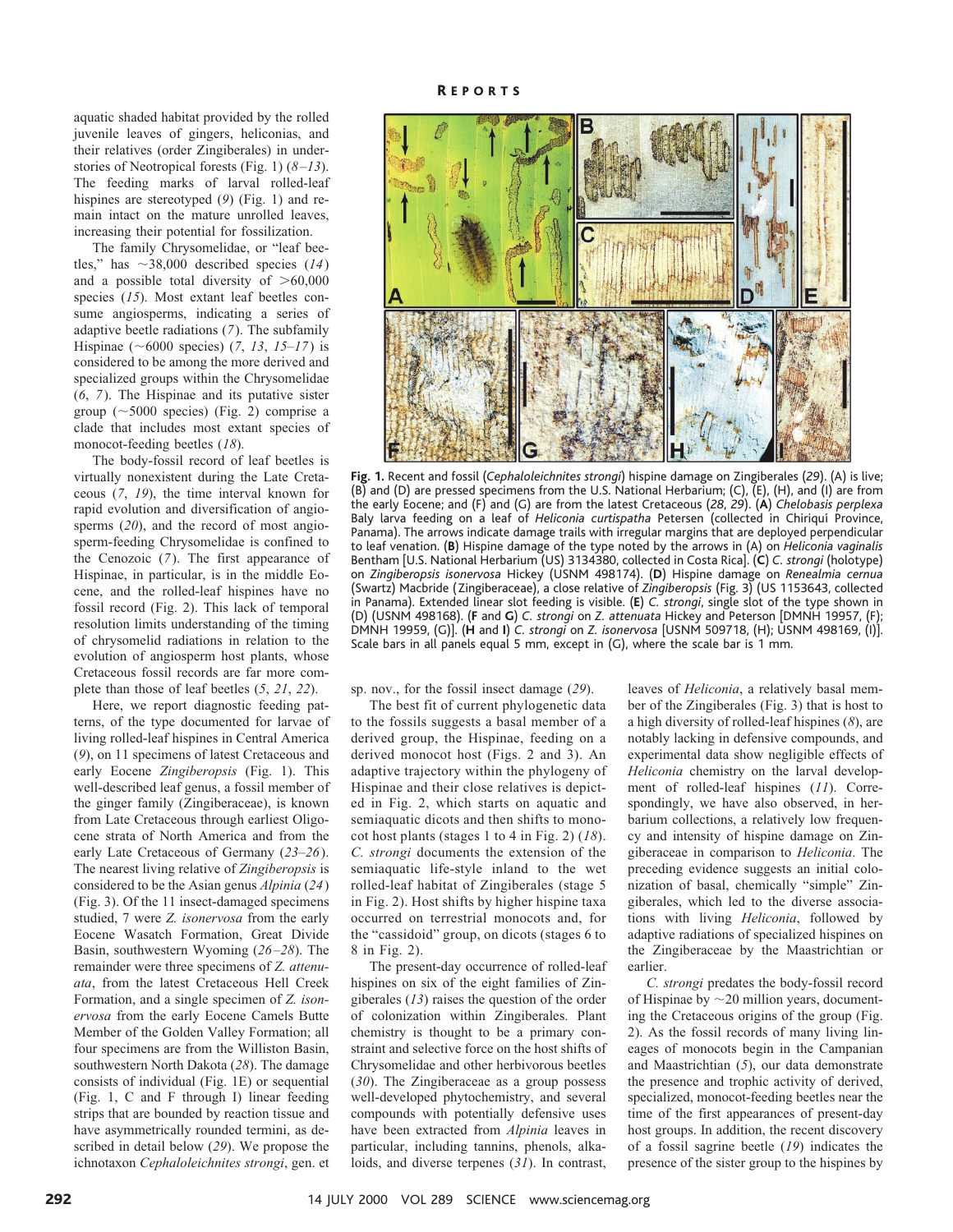**Fig. 2.** Hypothesized evolutionary colonization of angiosperms by hispine beetles and their immediate ancestors, with the corresponding fossil record of beetles and their feeding damage (*19*, *36*). At the left is a phylogeny of hispine tribes (blue) (*13*) and subfamilies and tribes of its putative sister group (green) (*37*), with an empty branch representing all other Chrysomelidae; dashed lines indicate groups without published phylogenies, inserted on the basis of morphological evidence (*38*). Approximate numbers of described species (spp.) are indicated for these three branches, using (*14*) for the total of 38,000 and (*7*) for the blue and green clades. The two tribes of rolled-leaf hispines are in capital letters. Relevant body fossils of in-



sects are almost entirely confined to Cenozoic Lagerstätten. At the top right is a cladogram of all major monocot lineages and several representative clades of basal dicots, which is a compromise topology among recently hypothesized evolutionary relationships based on both molecular and morphological characters (*39–41*). The lower right indicates dominant (red squares) and subdominant (orange squares) plant hosts for chrysomelid clades at the left (*6*, *42–44*); numbered red clusters represent inferred major colonization stages. The matrix reflects larval herbivory, almost all of which is deployed as external feeding or leaf mining. The overall trajectory of primitive aquatic dicot to advanced

monocot to core eudicot host colonization is indicated by the stippled arrow; secondary colonizations of core eudicots (*43*), as supported by beetle phylogenies, are designated by smaller arrows (*6*, *45*). The colonization of core eudicots by "cassidoid" hispines is primary (*43*, *44*). The actual history of colonization is undoubtedly more complex than depicted, and the time scale refers only to fossil occurrences, not to branching events. The blank sections of the time scale are "Pliocene" and "Pleistocene," from left to right. Cam. = Campanian; Maa. = Maastrichtian; Pal.  $=$  Paleocene; Olig.  $=$  Oligocene; Donac  $=$  Donaciinae; C  $=$ Criocerinae;  $S =$  Sagrinae; Bruch  $=$  bruchoid complex.

the Campanian (Fig. 2). Taken together, the Cretaceous hispine and sagrine occurrences indicate a high likelihood that many other clades of leaf beetles evolved well before the terminal Cretaceous.

Angiosperm diversity exceeded that of other groups of land plants by the early Late Cretaceous (*20*). The rapid evolution of angiosperms continued throughout the Late Cretaceous (*22*), and 44% of extant angiosperm orders have Cretaceous fossil records, including most living lineages (*21*). Thus, Cretaceous radiations of leaf beetles occurred during an extended interval of evolutionary innovation for angiosperms, suggesting the possibilities of plant-beetle coevolution or of adaptive beetle radiations that closely followed the diversification of angiosperms. Supporting the latter hypothesis is Farrell's contrast of the diversities of sister groups of gymnosperm- and angiosperm-feeding beetles (*7*), leading to his estimate that radiations of beetles on angiosperms were responsible for the evolution of  $\sim$ 100,000 living beetle species.

Rolled-leaf Hispinae and Zingiberales have maintained a stereotyped, highly specialized plant-animal interaction in the New World for  $>66$  million years, surviving the mass extinctions of plants at the end of the

**Tribe Hedychiea** Siphonochilus Globbeae Commelinales Strelitziaceae Heliconiaceae Marantaceae **Siamanthus** Lowiaceae Cannaceae Plagiostacl Costaceae **Renealmia Aframomu** Musaceae Burbidgea **Imomum** Etlingera Riedelia Tribe **Tribe Alpineae** Family Zingiberaceae Order Zingiberales

Cretaceous (*32*) and profound climate changes throughout the Cenozoic (*33*). This longevity supports findings of high phylogenetic conservatism for host associations in living Chrysomelidae (*34*) and in the exploitation of ecological niches over evolutionary time (*35*). Finally, the exclusively subtropical and tropical distribution of the extant interaction provides further evidence for warm climates in the Western Interior of North America during the Late Cretaceous and early Eocene (*23*, *26*, *32*).

**Fig. 3.** The phylogenetic relationships of the families of the order Zingiberales and the major clades of the family Zingiberaceae, with a hypothesized placement for the fossil ginger *Zingiberopsis*. Commelinales is used as the outgroup. The cladogram of living taxa is derived from parsimony analyses of morphological and molecular (*rbcL*, *atpB*, *matK*, 18*S* RNA, and internal transcribed spacer regions) characters (*39*, *46*). *Zingiberopsis* is inserted as a sister to its living relative with the greatest morphological similarity, *Alpinia* (*23*, *24*).

#### **References and Notes**

- 1. D. R. Strong Jr., J. Lawton, R. Southwood, *Insects on Plants* (Blackwell Scientific, Oxford, 1984); N. E. Stork, *Biol. J. Linn. Soc.* **35**, 321 (1988); L. M. Schoonhoven, T. Jermy, J. J. A. van Loon, *Insect-Plant Biology* (Chapman & Hall, London, 1998); P. D. Coley, *Science* **284**, 2098 (1999).
- 2. C. C. Labandeira, D. L. Dilcher, D. R. Davis, D. L. Wagner, *Proc. Natl. Acad. Sci. U.S.A.* **91**, 12278 (1994).
- 3. F. Schaarschmidt and V. Wilde, *Cour. Forschungsinst. Senckenberg* **85**, 205 (1986).
- 4. V. B. Call and W. D. Tidwell, *Am. J. Bot.* **75**, 104 (abstr.) (1988).
- 5. P. S. Herendeen and P. R. Crane, in *Monocotyledons:*